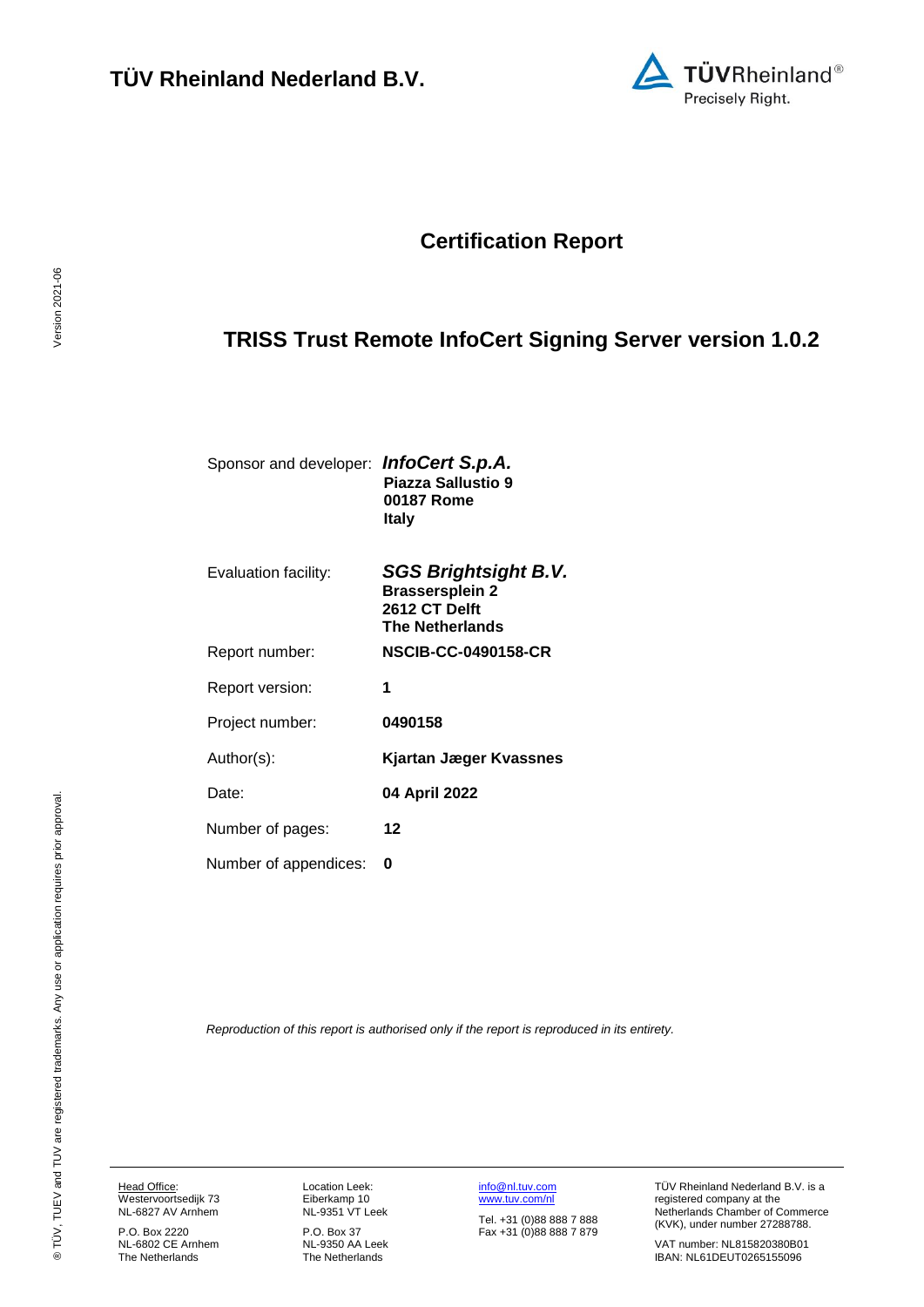

# **CONTENTS**

| <b>Foreword</b>                                                                                                                                          | 3                                                             |
|----------------------------------------------------------------------------------------------------------------------------------------------------------|---------------------------------------------------------------|
| <b>Recognition of the Certificate</b>                                                                                                                    | 4                                                             |
| International recognition<br>European recognition                                                                                                        |                                                               |
| <b>Executive Summary</b><br>1                                                                                                                            | 5                                                             |
| <b>Certification Results</b><br>$\mathbf{2}$                                                                                                             | 6                                                             |
| 2.1<br>Identification of Target of Evaluation<br>2.2<br><b>Security Policy</b><br>Assumptions and Clarification of Scope<br>2.3<br>Assumptions<br>2.3.1  | 6<br>$\begin{array}{c} 6 \\ 7 \end{array}$<br>$\overline{7}$  |
| Clarification of scope<br>2.3.2                                                                                                                          | $\overline{7}$                                                |
| Architectural Information<br>2.4<br>2.5<br>Documentation<br><b>IT Product Testing</b><br>2.6<br>2.6.1<br>Testing approach and depth                      | $\boldsymbol{7}$<br>$\boldsymbol{7}$<br>$\boldsymbol{7}$<br>8 |
| 2.6.2<br>Independent penetration testing                                                                                                                 | 8                                                             |
| 2.6.3<br>Test configuration                                                                                                                              | 9                                                             |
| 2.6.4<br><b>Test results</b>                                                                                                                             | 9                                                             |
| 2.7<br><b>Reused Evaluation Results</b><br>2.8<br><b>Evaluated Configuration</b><br><b>Evaluation Results</b><br>2.9<br>Comments/Recommendations<br>2.10 | 9<br>$\boldsymbol{9}$<br>$\boldsymbol{9}$<br>9                |
| <b>Security Target</b><br>3                                                                                                                              | 11                                                            |
| <b>Definitions</b><br>4                                                                                                                                  | 11                                                            |
| <b>Bibliography</b><br>5                                                                                                                                 | 12                                                            |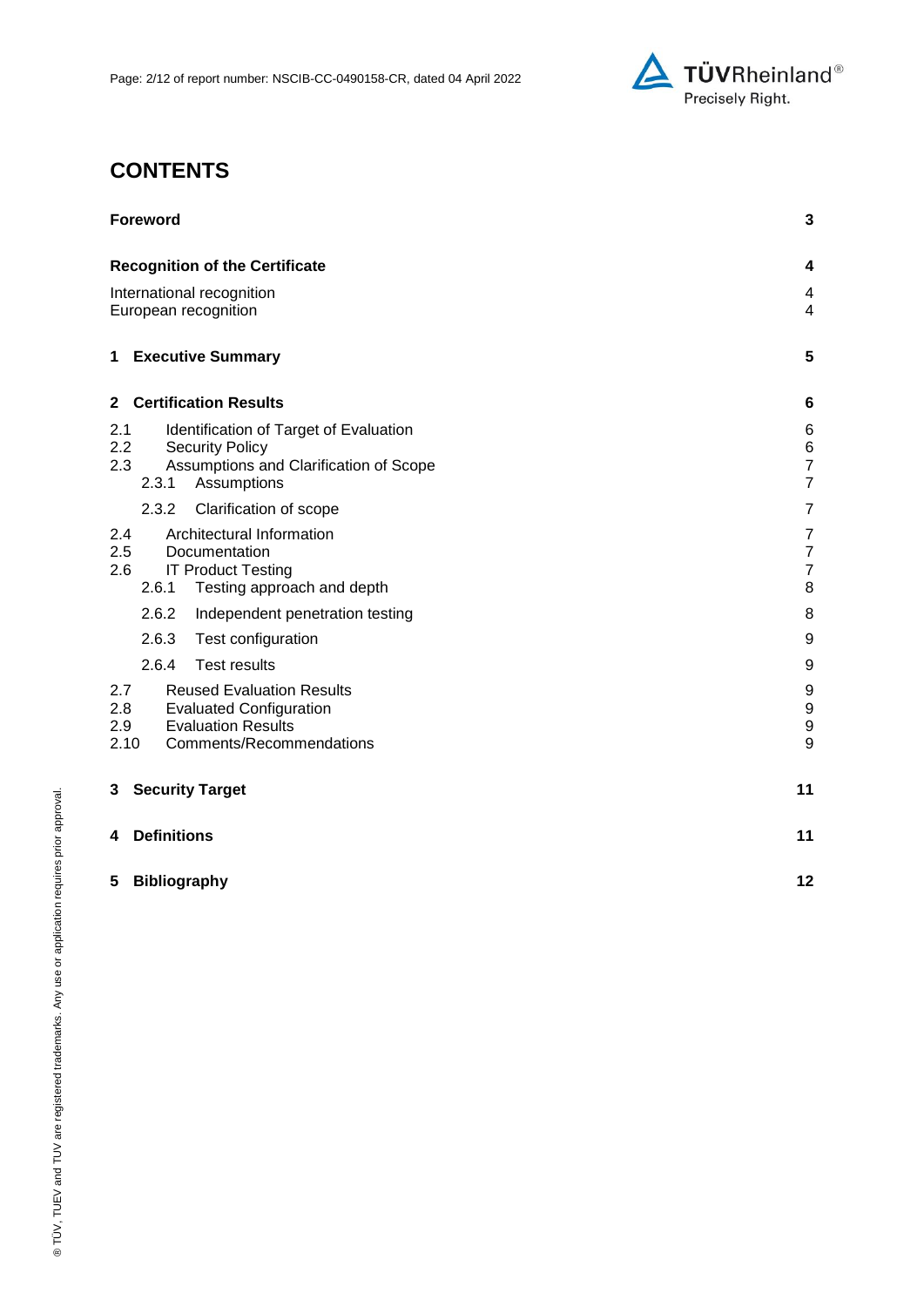

## **Foreword**

The Netherlands Scheme for Certification in the Area of IT Security (NSCIB) provides a third-party evaluation and certification service for determining the trustworthiness of Information Technology (IT) security products. Under this NSCIB, TÜV Rheinland Nederland B.V. has the task of issuing certificates for IT security products, as well as for protection profiles and sites.

Part of the procedure is the technical examination (evaluation) of the product, protection profile or site according to the Common Criteria assessment guidelines published by the NSCIB. Evaluations are performed by an IT Security Evaluation Facility (ITSEF) under the oversight of the NSCIB Certification Body, which is operated by TÜV Rheinland Nederland B.V. in cooperation with the Ministry of the Interior and Kingdom Relations.

An ITSEF in the Netherlands is a commercial facility that has been licensed by TÜV Rheinland Nederland B.V. to perform Common Criteria evaluations; a significant requirement for such a licence is accreditation to the requirements of ISO Standard 17025 "General requirements for the accreditation of calibration and testing laboratories".

By awarding a Common Criteria certificate, TÜV Rheinland Nederland B.V. asserts that the product or site complies with the security requirements specified in the associated (site) security target, or that the protection profile (PP) complies with the requirements for PP evaluation specified in the Common Criteria for Information Security Evaluation. A (site) security target is a requirements specification document that defines the scope of the evaluation activities.

The consumer should review the (site) security target or protection profile, in addition to this certification report, to gain an understanding of any assumptions made during the evaluation, the IT product's intended environment, its security requirements, and the level of confidence (i.e., the evaluation assurance level) that the product or site satisfies the security requirements stated in the (site) security target.

Reproduction of this report is authorised only if the report is reproduced in its entirety.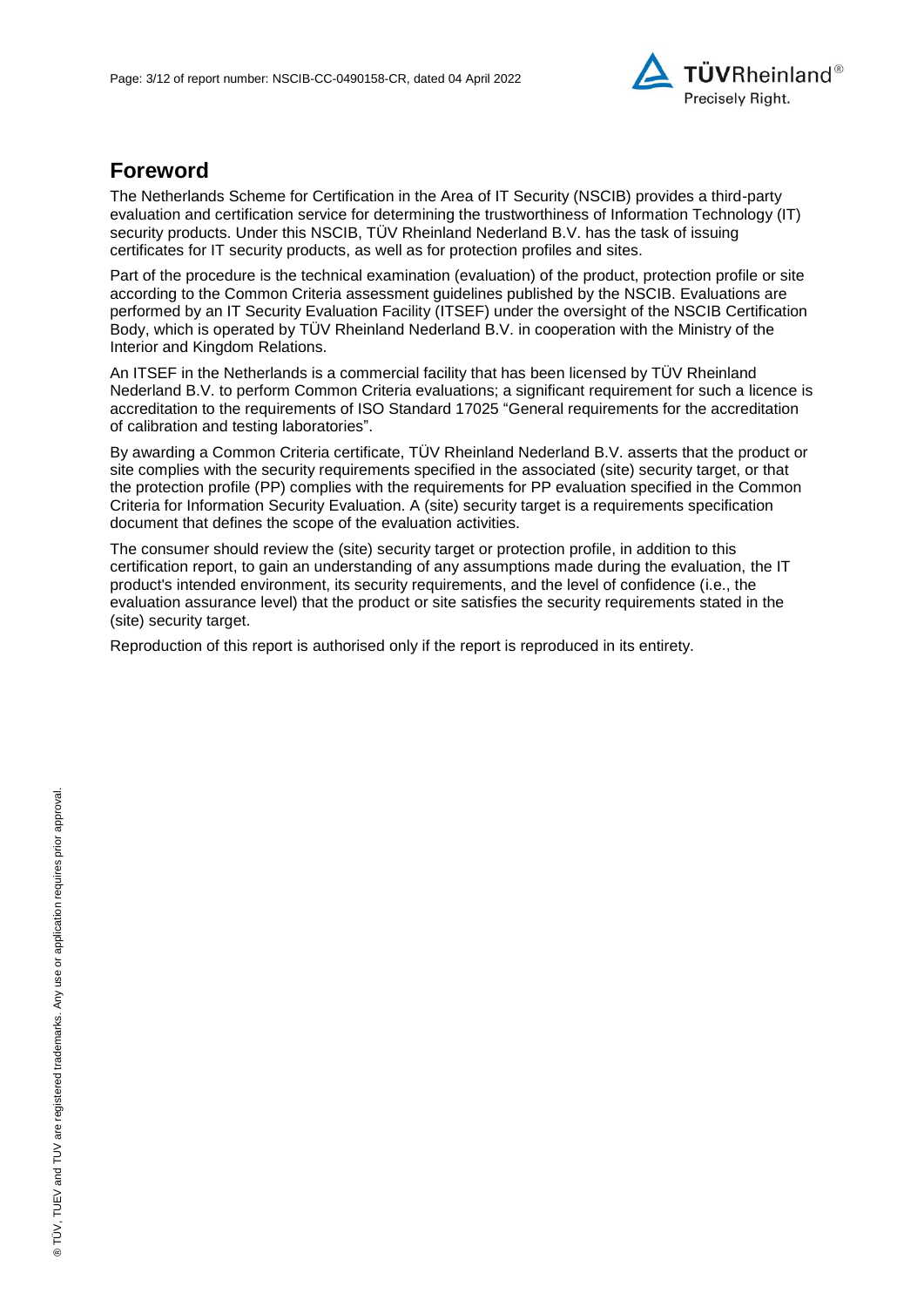

## **Recognition of the Certificate**

The presence of the Common Criteria Recognition Arrangement (CCRA) and the SOG-IS logos on the certificate indicates that this certificate is issued in accordance with the provisions of the CCRA and the SOG-IS Mutual Recognition Agreement (SOG-IS MRA) and will be recognised by the participating nations.

### **International recognition**

The CCRA was signed by the Netherlands in May 2000 and provides mutual recognition of certificates based on the Common Criteria (CC). Since September 2014 the CCRA has been updated to provide mutual recognition of certificates based on cPPs (exact use) or STs with evaluation assurance components up to and including EAL2+ALC\_FLR.

For details of the current list of signatory nations and approved certification schemes, see [http://www.commoncriteriaportal.org.](http://www.commoncriteriaportal.org/)

#### **European recognition**

The SOG-IS MRA Version 3, effective since April 2010, provides mutual recognition in Europe of Common Criteria and ITSEC certificates at a basic evaluation level for all products. A higher recognition level for evaluation levels beyond EAL4 (respectively E3-basic) is provided for products related to specific technical domains. This agreement was signed initially by Finland, France, Germany, The Netherlands, Norway, Spain, Sweden and the United Kingdom. Italy joined the SOG-IS MRA in December 2010.

For details of the current list of signatory nations, approved certification schemes and the list of technical domains for which the higher recognition applies, see [https://www.sogis.eu.](https://www.sogis.eu/)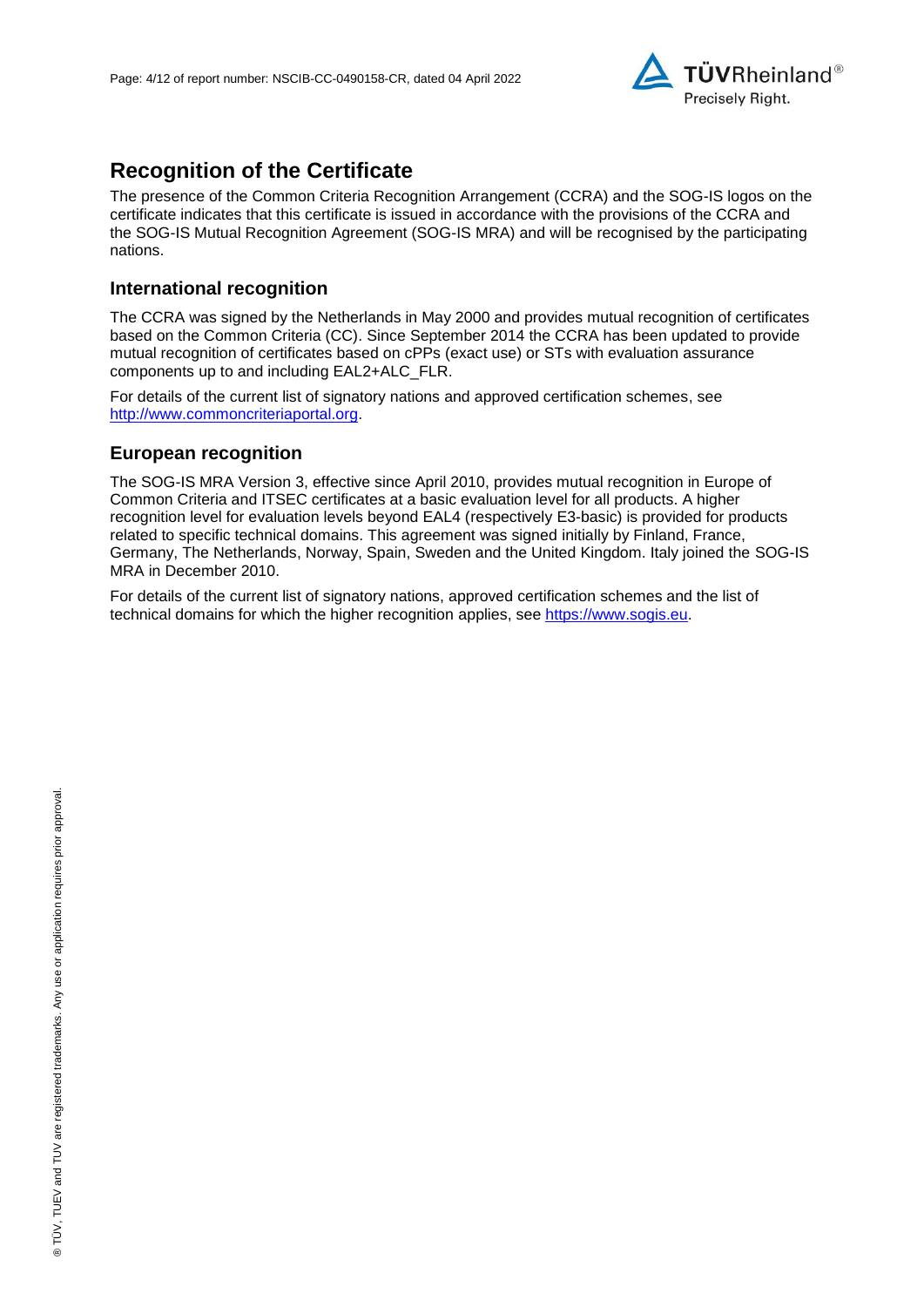<span id="page-4-2"></span>

## **1 Executive Summary**

This Certification Report states the outcome of the Common Criteria security evaluation of the [TRISS](#page-0-3)  [Trust Remote InfoCert Signing Server version 1.0.2.](#page-0-3) The developer of the [TRISS Trust Remote](#page-0-3)  [InfoCert Signing Server version 1.0.2](#page-0-3) is [InfoCert S.p.A.](#page-0-4) located in Rome, Italy and they also act as the sponsor of the evaluation and certification. A Certification Report is intended to assist prospective consumers when judging the suitability of the IT security properties of the product for their particular requirements.

The TOE is a combination of software and hardware components defined as Signature Activation Module (SAM). The SAM implements the Signature Activation Protocol (SAP), and it uses the Signature Activation Data (SAD) and Authorisation Data to activate the signing key to be used in the Cryptographic Module. The hardware and firmware are not part of the TOE and is considered to be part of the TOE environment.

The TOE has been evaluated by SGS Brightsight B.V. located in Delft, The Netherlands. The evaluation was completed on 01 April 2022 with the approval of the ETR. The certification procedure has been conducted in accordance with the provisions of the Netherlands Scheme for Certification in the Area of IT Security *[NSCIB]*.

The scope of the evaluation is defined by the security target *[ST]*, which identifies assumptions made during the evaluation, the intended environment for the [TRISS Trust Remote InfoCert Signing Server](#page-0-3)  [version 1.0.2,](#page-0-3) the security requirements, and the level of confidence (evaluation assurance level) at which the product is intended to satisfy the security requirements. Consumers of the [TRISS Trust](#page-0-3)  [Remote InfoCert Signing Server version 1.0.2](#page-0-3) are advised to verify that their own environment is consistent with the security target, and to give due consideration to the comments, observations and recommendations in this certification report.

<span id="page-4-0"></span>The results documented in the evaluation technical report *[ETR]* <sup>1</sup> for this product provide sufficient evidence that the TOE meets the EAL4 augmented (EA[L4+](#page-4-0)) assurance requirements for the evaluated security functionality. This assurance level is augmented with AVA\_VAN.5 (Advanced methodical vulnerability analysis).

<span id="page-4-1"></span>The evaluation was conducted using the Common Methodology for Information Technology Security Evaluation, Version 3.1 Revision 5 *[CEM]* for conformance to the Common Criteria for Information Technology Security Evaluation, Version 3.1 Revision [5](#page-4-1) *[CC]* (Parts I, II and III).

TÜV Rheinland Nederland B.V., as the NSCIB Certification Body, declares that the evaluation meets all the conditions for international recognition of Common Criteria Certificates and that the product will be listed on the NSCIB Certified Products list. Note that the certification results apply only to the specific version of the product as evaluated.

l

<sup>1</sup> The Evaluation Technical Report contains information proprietary to the developer and/or the evaluator, and is not available for public review.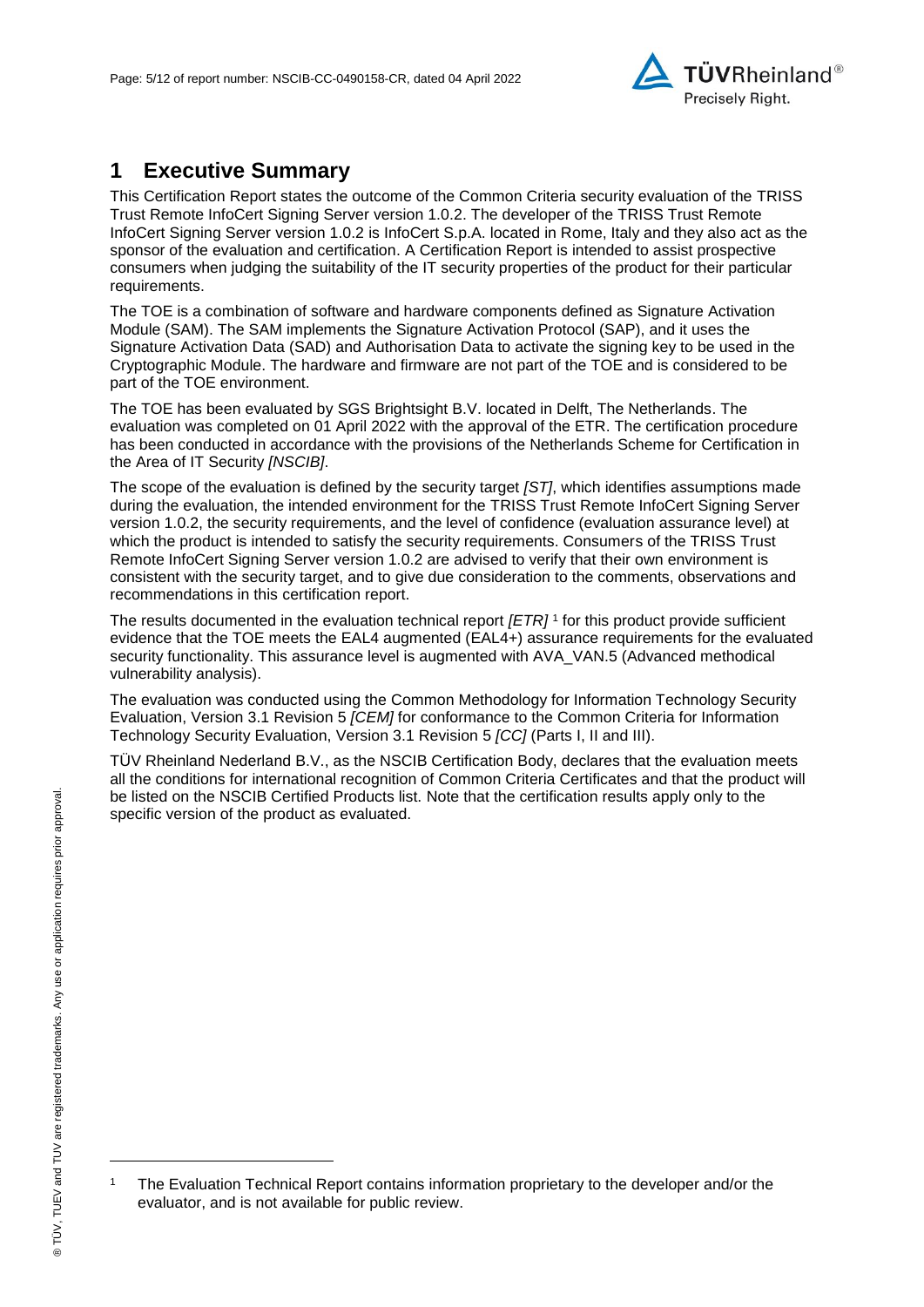

## **2 Certification Results**

### *2.1 Identification of Target of Evaluation*

The Target of Evaluation (TOE) for this evaluation is the [TRISS Trust Remote InfoCert Signing Server](#page-0-3)  [version 1.0.2](#page-0-3) from [InfoCert S.p.A.](#page-0-4) located in [Rome, Italy.](#page-4-2)

The TOE is comprised of the following main components:

| <b>Delivery</b><br>item type | <b>Identifier</b>                                 | <b>Version</b> |
|------------------------------|---------------------------------------------------|----------------|
| Software                     | <b>TRISS Trust Remote InfoCert Signing Server</b> | V1.0.2         |

To ensure secure usage a set of guidance documents is provided, together with the [TRISS Trust](#page-0-3)  [Remote InfoCert Signing Server version 1.0.2.](#page-0-3) For details, see section [2.5](#page-6-0) ["Documentation"](#page-6-0) of this report.

## *2.2 Security Policy*

The TOE has the following security features:

- Operator management:
	- o Privileged Users can create other Privileged Users.
- System management
	- o Privileged Users can handle system configuration.
- Signer management covers:
	- o Privileged Users can create Signers
	- o Privileged Users set up the indirect authentication scheme that is assigned to all Signers.
	- o Privileged Users or Signers can generate signing keys and Signature Verification Data (SVD) using a Cryptographic Module and assign the signing key identifier and SVD to a Signer. Signer can generate signing keys only for him/herself.
	- Privileged Users or Signers can disable a signing key identifier to be used by a Signer. Signer can disable the own signing key identifier.
- Signature operations
	- $\circ$  Signers can supply a DTBS/R(s) to be signed, Privileged User can't.
	- $\circ$  The link between Signer authentication, DTBS/R(s) and signing key identifier is handled by the Signature Activation Data (SAD). The SSA securely exchange the SAD with the TOE by using the Signature Activation Protocol (SAP). The following actions are performed within the TOE:
		- **•** The SAD is verified in integrity.
		- **•** The SAD is verified that it binds together the Signer authentication, the DTBS/R(s) and the signing key identifier.
		- The Signer identified in the SAD is authenticated by using indirect authentication scheme only.
		- It is verified that the DTBS/R(s) used for signature operations is bound to the SAD.
		- It is verified that the signing key identifier is assigned to the Signer.
		- The TOE uses Authorisation Data to activate the signing key within the Cryptographic Module.
		- The TOE uses its Cryptographic Module services to create signatures.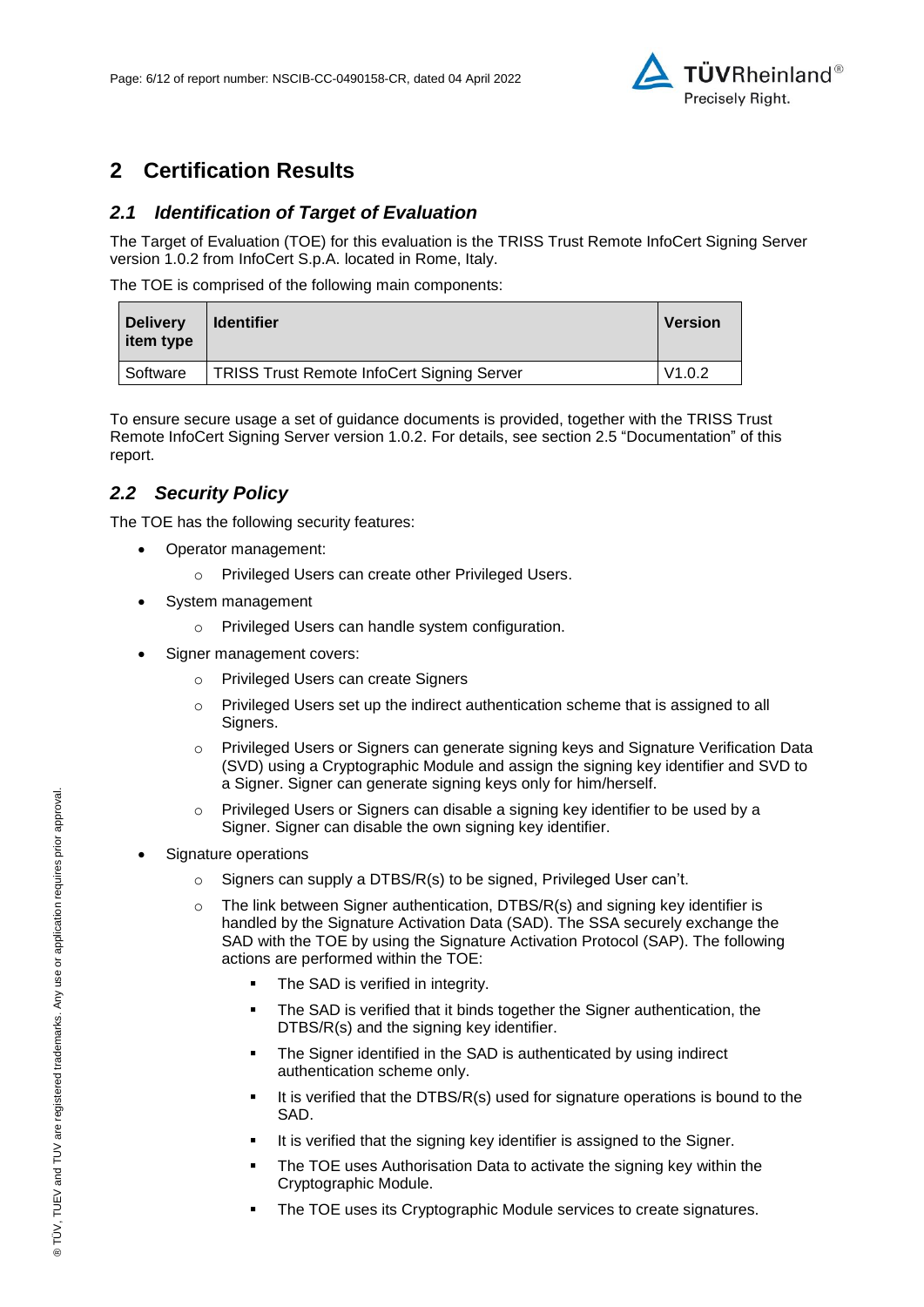

**•** The TOE generates audit records for all security-related events and relies on the SSA to store and provide access control for the records.

## *2.3 Assumptions and Clarification of Scope*

#### **2.3.1 Assumptions**

The assumptions defined in the Security Target are not covered by the TOE itself. These aspects lead to specific Security Objectives to be fulfilled by the TOE-Environment. For detailed information on the security objectives that must be fulfilled by the TOE environment, see section 6.2 of the *[ST]*.

#### **2.3.2 Clarification of scope**

The evaluation did not reveal any threats to the TOE that are not countered by the evaluated security functions of the product.

## *2.4 Architectural Information*



<span id="page-6-1"></span>*Figure 1 - Logical architecture of the TOE.*

The TOE consists of a software application deployed within the tamper protected part of the Cryptographic Module, in a dedicated tamper-protected environment. The local nature of the communication between the software application and the Cryptographic Module within the same physically protected environment ensures integrity and confidentiality protection of the exchanged data, as well as mutual authentication of the communicating IT entities.

Together the TRISS application and the Cryptographic Module are a QSCD (the TOE). In [Figure 1,](#page-6-1) the TOE perimeter is highlighted in red colour. It includes both the Cryptographic Module and the TRISS software application running inside its CPU, and the intended operational environment.

## <span id="page-6-0"></span>*2.5 Documentation*

The following documentation is provided with the product by the developer to the customer:

| <b>I</b> Identifier              | <u>IVersion</u>  |
|----------------------------------|------------------|
| <b>TRISS AGD_PRE, 31-03-2022</b> | V <sub>2.1</sub> |
| TRISS AGD_OPE, 31-03-2022        | V <sub>2.1</sub> |

## *2.6 IT Product Testing*

Testing (depth, coverage, functional tests, independent testing): The evaluators examined the developer's testing activities documentation and verified that the developer has met their testing responsibilities.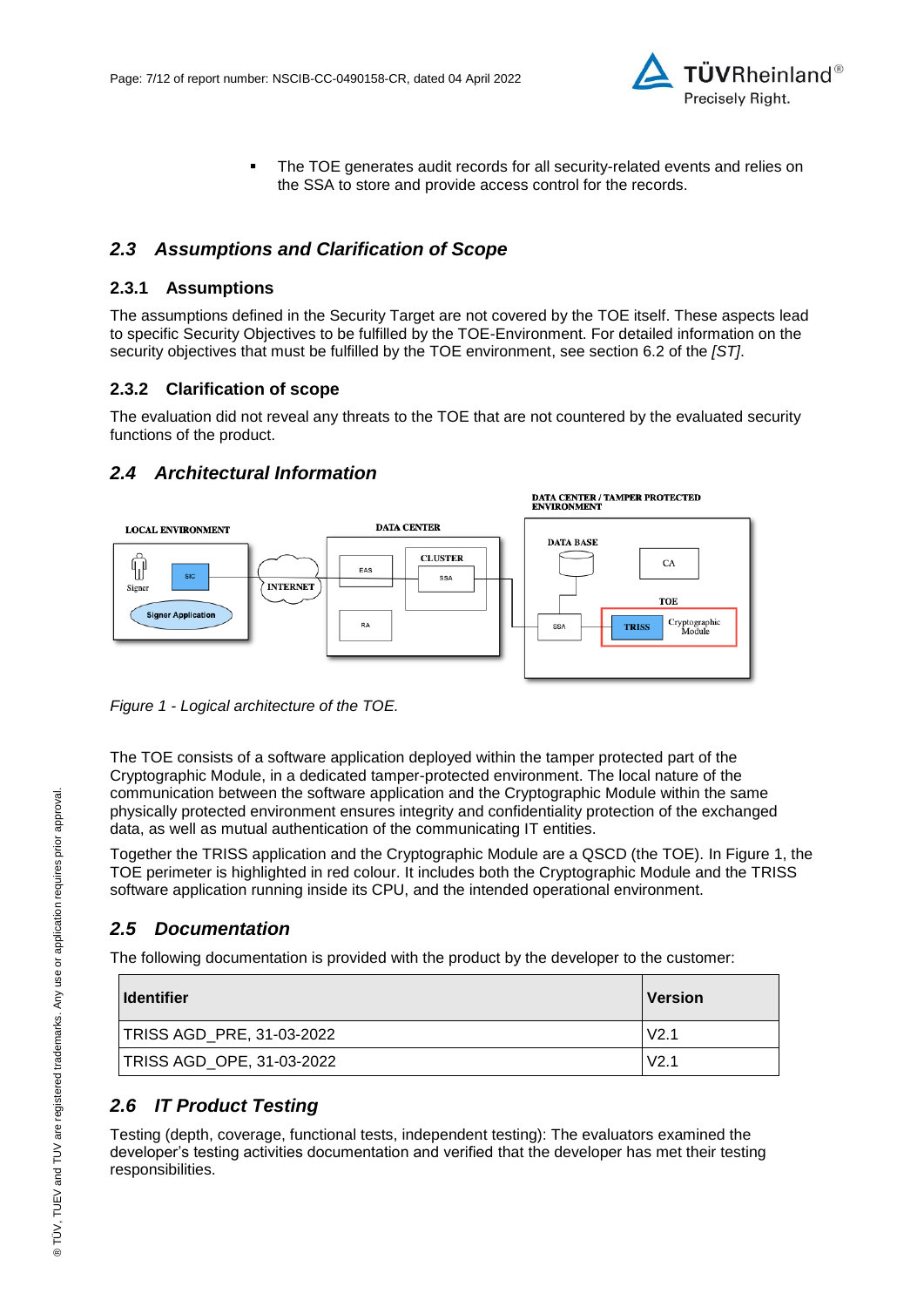

## **2.6.1 Testing approach and depth**

In this evaluation, a methodical vulnerability is executed to create fair coverage, by asking security questions inspired by generic weaknesses separately for all security implementations of the TOE. This analysis led to four potential vulnerabilities, which were further analysed.

Around 60 possible vulnerabilities were identified by using the following classifications:

- (ACCESS) Accessibility, which includes:
	- o Access Control (proper verification of the privileges of each role)
	- o Authentication (proper role determination based on authentication data)
	- o Privilege (Proper privileges management)
- (CHANNEL) Channel (secure communication with other trusted parties)
- (CRYPT) Cryptography (crypto usage to protect the TOE and as service)
- (ENTRYPOINT) Entry Points (unexpected entry points that could lead to exposure of confidential information)
- (INPUT) Exception Management (Does the TOE react properly on exceptional inputs/conditions) and Tainted input (corrupted input)
- (LEAK) Information Leak (No confidential information leakage)
- (MALWARE) Malware (no code execution without integrity check possible)
- (MEMORIES) Memories, which includes:
	- $\circ$  Memory Access (proper memory management that is robust against logical anomalies)
	- o Memory Management (Proper memory allocation/de-allocation )
	- o Resource Management (Proper data handling)
- (CODE) Coding, which includes:
	- o Implementation (proper coding rules and implementation of it)
	- o Compiler (Compiler does not remove security features)
	- o Unused entities (No unexpected usage of dead code)
	- o Risky Values (Proper calculation security values)
- (DESIGN) Design and Architecture (Sound architecture of the building blocks)
- (RANDOM) Predictability (proper RNG usage with the required entropy)
- (COMMANDFLOW) Command flow, which includes:
	- $\circ$  Synchronization (Secure TOE behaviour when expected commands order is not followed)
	- o Path Resolution (proper data flow)

The applicability of each possible vulnerability are assessed, using design argumentation, developer the evaluator testing or code review. Possible vulnerabilities that require extra attention was considered potential vulnerabilities.

#### **2.6.2 Independent penetration testing**

All Automatic developer tests were selected to be repeated. Three of the five Manual developer Tests where selected to be repeated.

The total test effort expended by the evaluators was nine days. During that test campaign, 100% of the total time was spent on logical tests.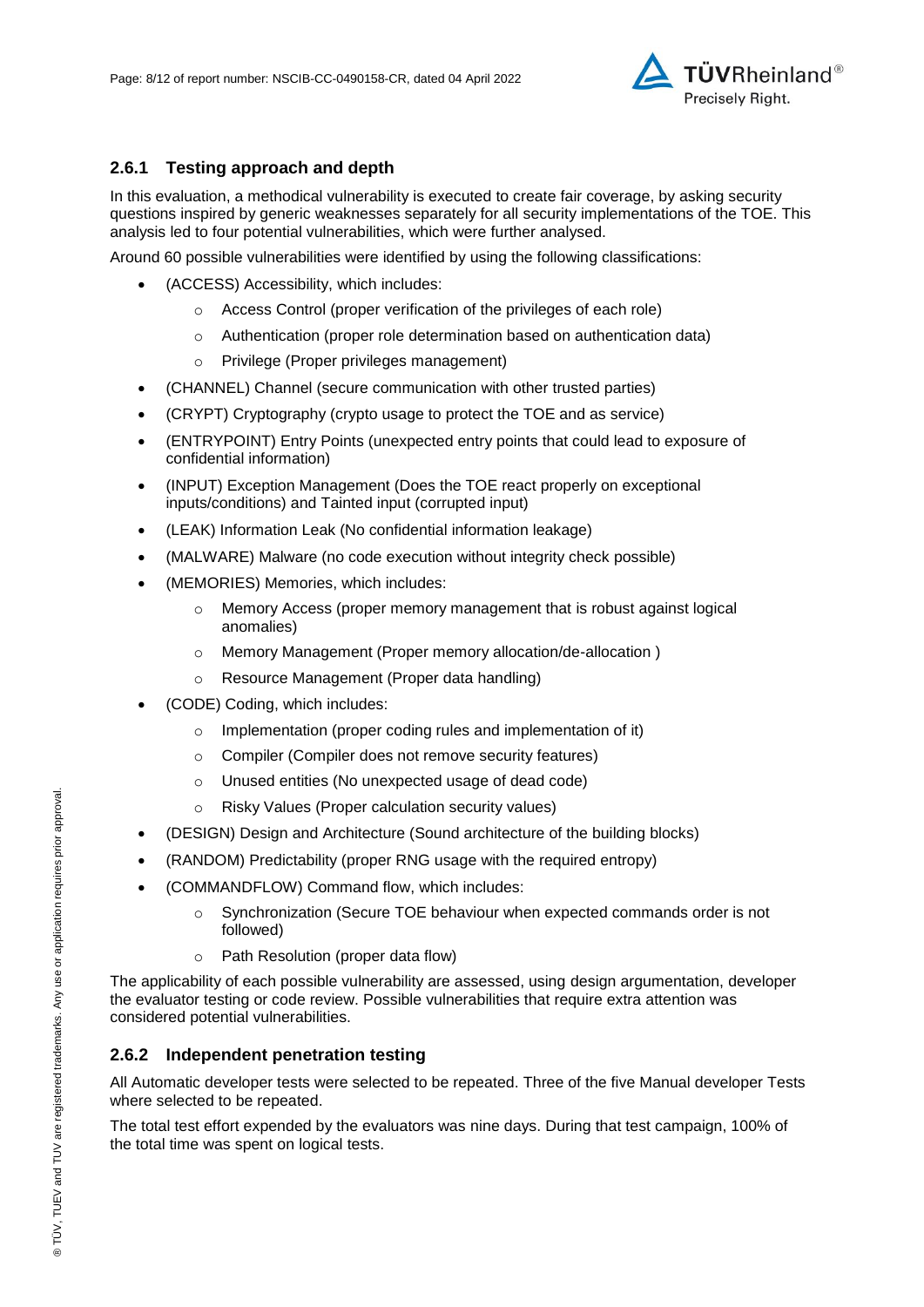

### **2.6.3 Test configuration**

The TOE configuration used for testing was TRISS Trust Remote InfoCert Signing Server version 1.0.2.

#### **2.6.4 Test results**

The testing activities, including configurations, procedures, test cases, expected results and observed results are summarised in the *[ETR]*, with references to the documents containing the full details.

The developer's tests and the independent functional tests produced the expected results, giving assurance that the TOE behaves as specified in its *[ST]* and functional specification.

No exploitable vulnerabilities were found with the independent penetration tests.

#### *2.7 Reused Evaluation Results*

There is no reuse of evaluation results in this certification.

#### *2.8 Evaluated Configuration*

The TOE is defined uniquely by its name and version number [TRISS Trust Remote InfoCert Signing](#page-0-3)  [Server version 1.0.2.](#page-0-3) The TOE user must verify that the SHA-256 fingerprint of the delivered TOE matches the following:

1a7e91b4d70bbe968181cd7a8132cf9931743c1b0d4434883cad9bbe3628181a

#### *2.9 Evaluation Results*

The evaluation lab documented their evaluation results in the *[ETR]*, which references an ASE Intermediate Report and other evaluator documents, and Site Technical Audit Reports for the sites *[STAR\_DevCenter] and [STAR\_DataCenter]* <sup>2</sup> .

The verdict of each claimed assurance requirement is "**Pass**".

Based on the above evaluation results the evaluation lab concluded the [TRISS Trust Remote InfoCert](#page-0-3)  [Signing Server version 1.0.2,](#page-0-3) to be **CC Part 2 extended, CC Part 3 conformant**, and to meet the requirements of **EAL [4](#page-4-0) augmented with AVA\_VAN.5**. This implies that the product satisfies the security requirements specified in Security Target *[ST]*.

The Security Target claims 'strict' conformance to the Protection Profile *[PP]*.

#### *2.10 Comments/Recommendations*

The user guidance as outlined in section [2.5](#page-6-0) ["Documentation"](#page-6-0) contains necessary information about the usage of the TOE. Certain aspects of the TOE's security functionality, in particular the countermeasures against attacks, depend on accurate conformance to the user guidance of both the software and the hardware part of the TOE. There are no particular obligations or recommendations for the user apart from following the user guidance. Please note that the documents contain relevant details concerning the resistance against certain attacks.

In addition, all aspects of assumptions, threats and policies as outlined in the Security Target not covered by the TOE itself must be fulfilled by the operational environment of the TOE.

The customer or user of the product shall consider the results of the certification within his system risk management process. For the evolution of attack methods and techniques to be covered, the customer should define the period of time until a re-assessment for the TOE is required and thus requested from the sponsor of the certificate.

l

<sup>2</sup> The Site Technical Audit Report contains information necessary to an evaluation lab and certification body for the reuse of the site audit report in a TOE evaluation.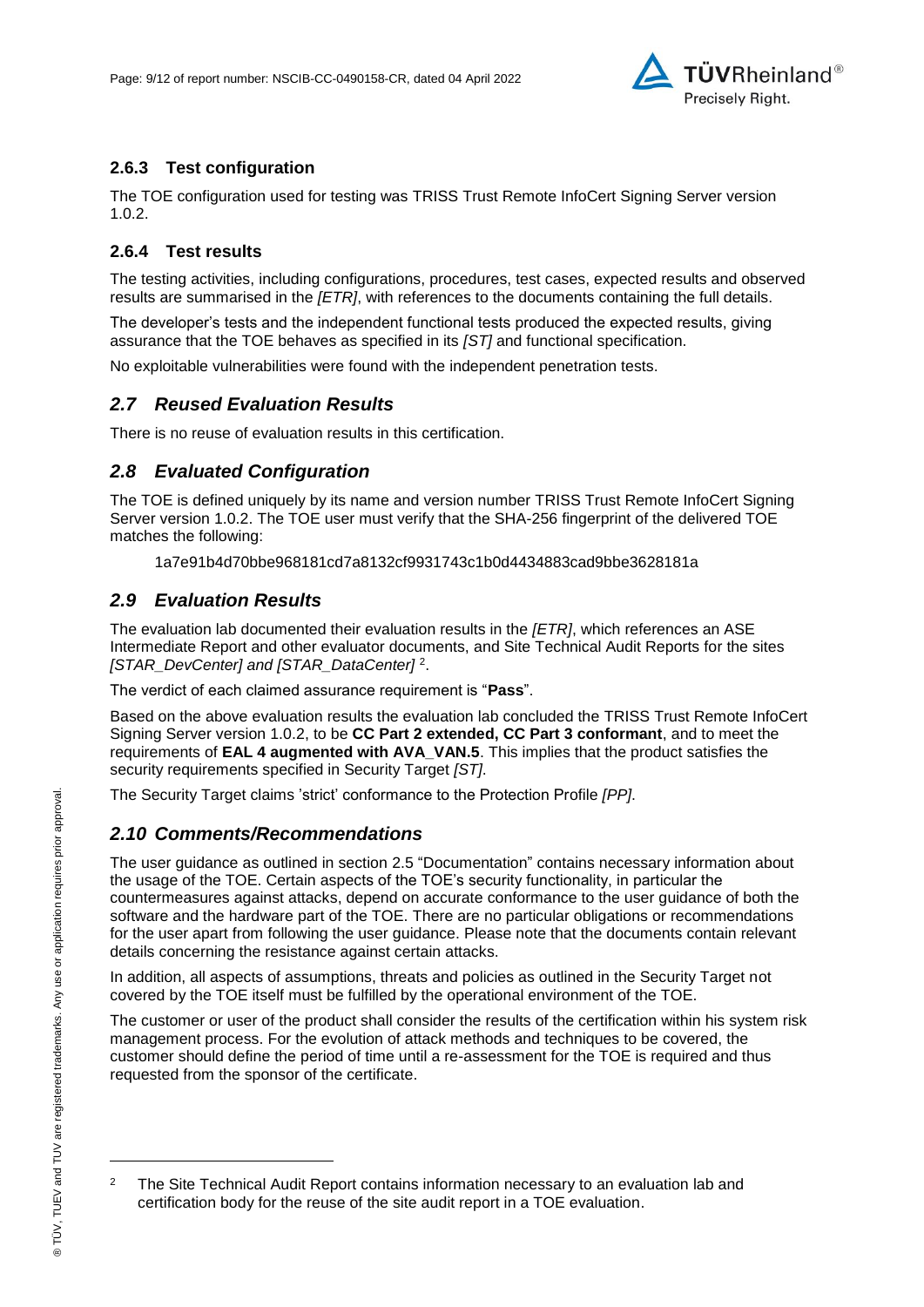

The strength of the cryptographic algorithms and protocols was not rated in the course of this evaluation. This specifically applies to the following proprietary or non-standard algorithms, protocols and implementations: none.

Not all key sizes specified in the *[ST]* have sufficient cryptographic strength to satisfy the AVA\_VAN.5 "high attack potential". To be protected against attackers with a "high attack potential", appropriate cryptographic algorithms with sufficiently large cryptographic key sizes shall be used (references can be found in national and international documents and standards).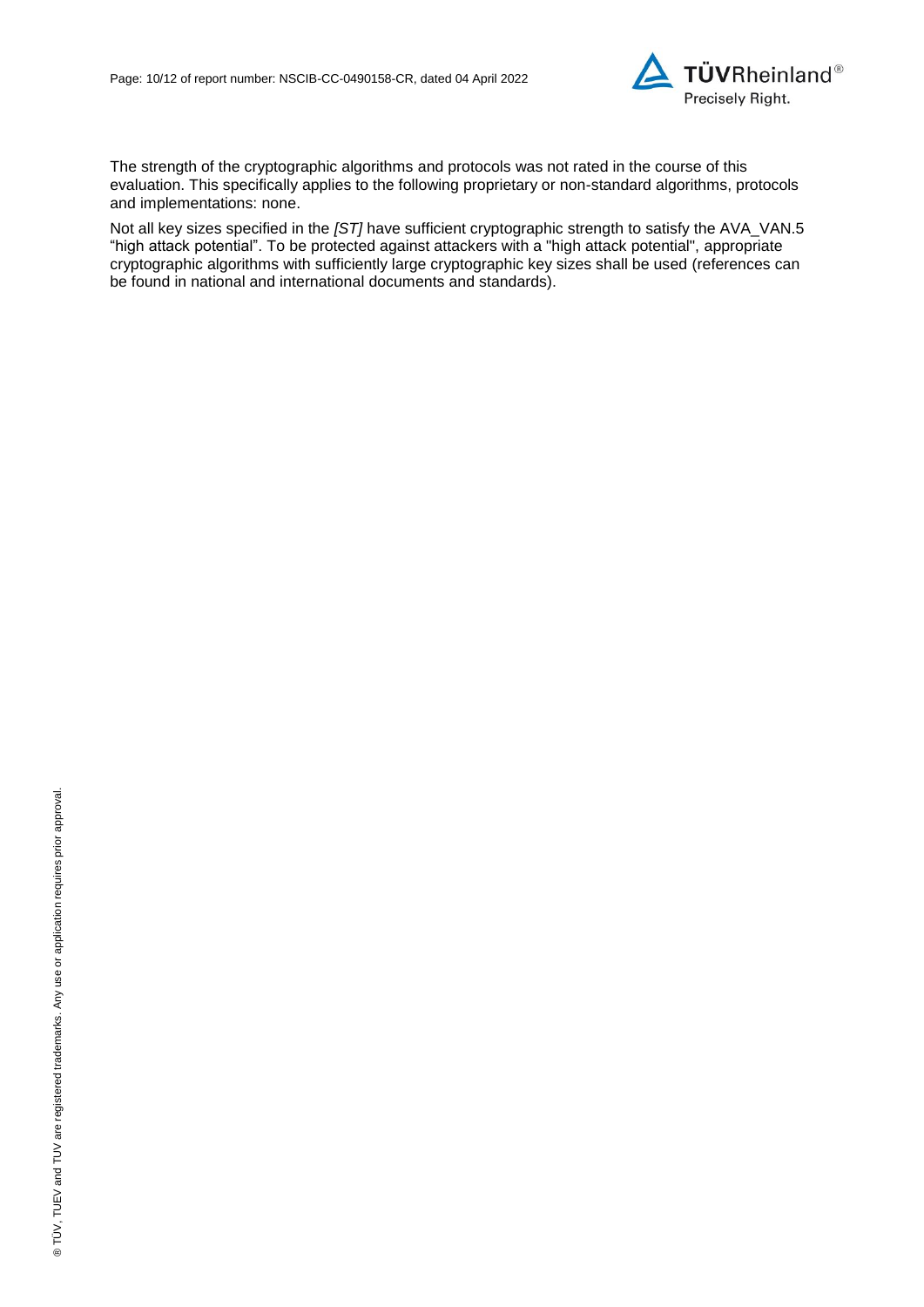

# **3 Security Target**

The [Signature Activation Module Trust Remote InfoCert Signing Server –](#page-11-0) TRISS Security Target, Version [2.1, 31 March 2022](#page-11-0) *[ST]* is included here by reference.

## **4 Definitions**

This list of acronyms and definitions contains elements that are not already defined by the CC or CEM:

| СA           | <b>Certification Authority</b>                                                                                  |
|--------------|-----------------------------------------------------------------------------------------------------------------|
| <b>CM</b>    | Cryptographic Module                                                                                            |
| <b>CSR</b>   | <b>Certificate Signing Request</b>                                                                              |
| <b>DTBS</b>  | Data to be signed                                                                                               |
| ΙT           | Information Technology                                                                                          |
| IT           | Information Technology                                                                                          |
| <b>ITSEF</b> | <b>IT Security Evaluation Facility</b>                                                                          |
| JIL          | Joint Interpretation Library                                                                                    |
| <b>NSCIB</b> | Netherlands Scheme for Certification in the area of IT Security                                                 |
| <b>OSP</b>   | <b>Organizational Security Policies</b>                                                                         |
| PP.          | <b>Protection Profile</b>                                                                                       |
| PU           | Privileged User(s)                                                                                              |
| QSCD         | Qualified Electronic Signature Creation Device or Qualified<br><b>Electronic Seal Signature Creation Device</b> |
| QTSP         | <b>Qualified Trust Service Provider</b>                                                                         |
| <b>RA</b>    | <b>Registration Authority</b>                                                                                   |
| <b>SAD</b>   | Signature Activation Data                                                                                       |
| SAM          | Signature Activation Module also referred to as TOE                                                             |
| <b>SAP</b>   | <b>Signature Activation Protocol</b>                                                                            |
| <b>SAR</b>   | <b>Security Assurance Requirement</b>                                                                           |
| <b>SCA</b>   | <b>Signature Creation Application</b>                                                                           |
| <b>SCD</b>   | <b>Signature Creation Device</b>                                                                                |
| <b>SIC</b>   | <b>Signer Interaction Component</b>                                                                             |
| <b>SPD</b>   | Security Problem Definition                                                                                     |
| <b>SSA</b>   | <b>Sign Server Application</b>                                                                                  |
| SVD          | Signature Verification Data                                                                                     |
| <b>TOE</b>   | <b>Target of Evaluation</b>                                                                                     |
| <b>TRISS</b> | Trust Remote InfoCert Signing Server (TOE) also referred to as<br>(SAM)                                         |
| <b>TSP</b>   | <b>Trust Service Provider</b>                                                                                   |
| TW4S         | <b>Trustworthy Systems Supporting Server Signing</b>                                                            |